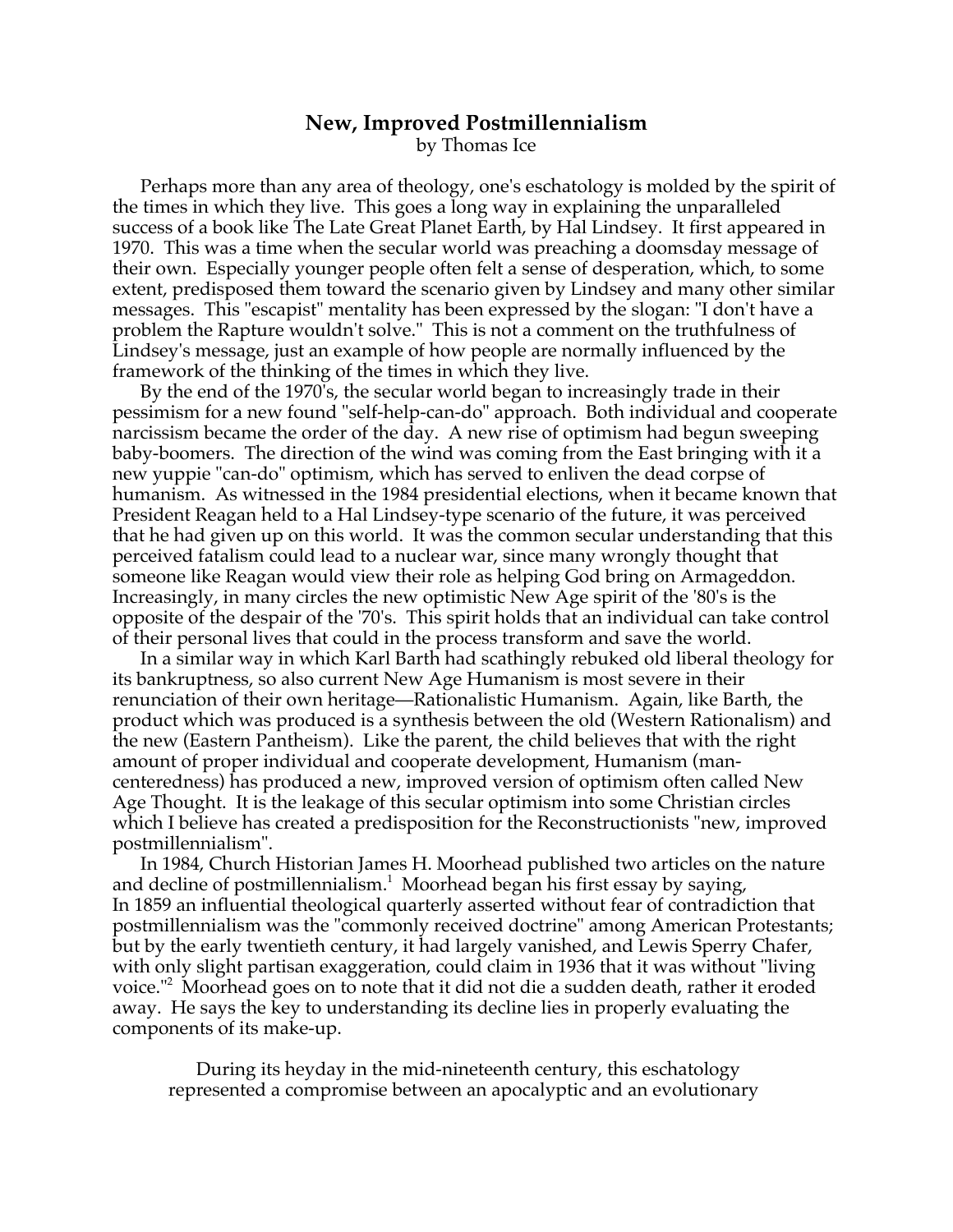view of time, between a history characterized by dramatic upheavals and supernatural events and one governed by natural laws of organic development.<sup>3</sup>

So it is that Moorhead sees postmillennialism as a blend of what he calls the apocalyptic and the evolutionary view of time. Moorhead is saying that the spirit of the age accounted for the popularity of the way in which postmillennialism viewed the Bible--upward progress toward perfection. But at the same time, postmillennialism had to deal with the interventionist, apocalyptic language of the Bible that ran contrary to the spirit of the age and the postmillennial view of progress. As the upward development belief was increasingly shaken, beginning with the Civil War and progressing through World War II, the only way American Christians could envision anything approaching a golden age was through the intervening and apocalyptic Return of Christ, His cleansing judgment of the world, and His overwhelming presence to set-up and maintain such a period.

The remainder of this essay will center round Moorhead's analysis of "apocalyptic" and "an evolutionary view of time" as the key to understanding the two major ingredients of the older postmillennialism and how they are key to understanding the "new, improved" version of neo-postmillennialism being offered by the Christian Reconstruction Movement. All of this is happening at a time when we are witnessing the rising New Age optimism of the last decade and its corresponding influence within Christianity. This perception of New Age optimism most likely accounts for the mindset that is creating a surprising increase in interest toward neopostmillennialism.

Of course Reconstructionists are appalled by the suggestion that their view of progress could have anything to do with an evolutionary foundation. But when one surveys their writings for specific Scriptural support for upward progress, the best they are able to put forth is the parable of leaven of Matt. 13:31-32. There is not doubt that it speaks of an idea of progress, but a lexical study of "leaven" shows that it normally refers to an evil, not good concept. Their approach, even if they are right about this parable teaching upward progress, should also be questioned since it is shaky to build doctrine out of a parable.

Normally the approach taken by Reconstructionists can be seen in the recent book The Reduction of Christianity<sup>4</sup> as its authors argue that the historic church has always believed in progress and optimism. Other than the fact that progress and optimism are such broad categories, it is amusing to note the author's attraction for quoting nonpostmillennialists examples in their attempted polemic for postmillennial thought. Some of the premillennialists noted include Justin, Irenaeus, and Tertullian from the early church; and Puritans Isaac Newton and Cotton Mather. Certainly the church has always believed in progress and optimism. Augustine believed in the progress of the City of God, but DeMar and Leithart fail to note that he also believed in the progress of the City of Man. This is why Augustine was optimistic that Christ would intervene in history by returning to judge evil and then sort out the wheat and the tares. Premillennialists are optimistic about the future, since it includes Christ return.

DeMar and Leithart's clever chapters on the history of postmillennialism does not even deal with the fact that the postmillennial system of eschatology did not began to be put forth until the 1600's, at the earliest. Most historians hold that it became a distinct system of eschatology when the Unitarian Daniel Whitby developed what he called a "new hypothesis" in 1703. Postmillennialism was clearly the final major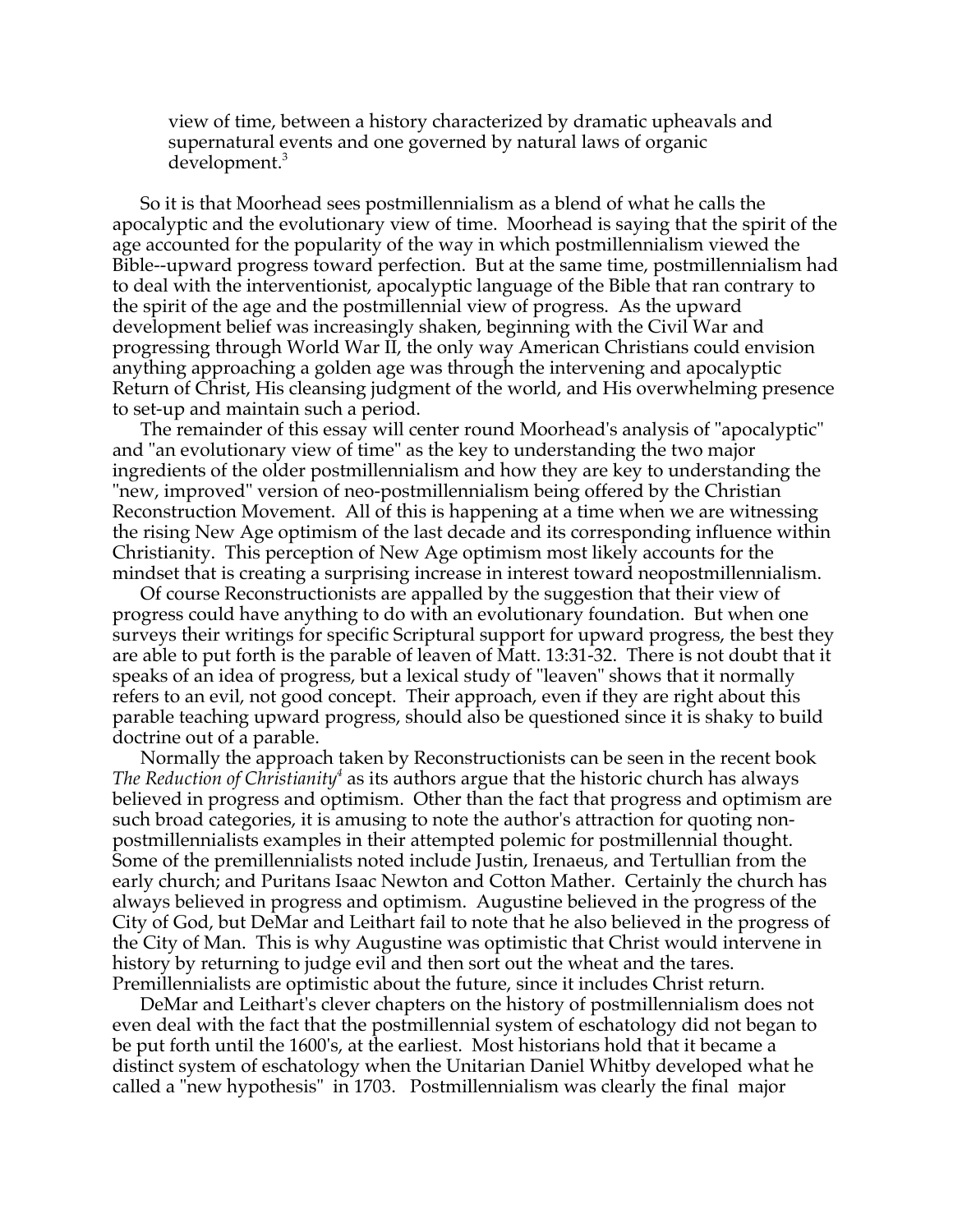system of eschatology to develop. It followed premillennialism by over 1500 years and did not surface until after the Reformation.

David Chilton in his two postmillennial works *Paradise Restored5* and *Days of* Vengeance,<sup>6</sup> along with DeMar and Leithart attempt to define postmillennialism in such broad strokes for the purpose of associating with amillennialism, in order to appear to have greater historic credibility. However, this cannot be done. If postmillennialism is a distinct eschatology (all agree it is), then it is different at points from the other systems of eschatology. Even though it relies upon other eschatologies at points, it is distinct from them at other points. Therefore, postmillennialism is not amillennialism and was a very late development, unless Reconstructionists are willing to sacrifice the distinctives of postmillennialism for an improved historical position.

Moorhead's observation that postmillennialism is a struggle between progress and apocalyptic gives us a basis for understanding why the new, improved postmillennialism has opted for the preterist hermeneutic, or what North recently labeled as "the fusion of covenant and symbol."7 The preterist (lit. "past") interpretation of the Olivet Discourse and the Book of Revelation, as well as other selected passages, view these things as past, historically fulfilled events. The Reconstructionist version believes that "all these things" were fulfilled by the destruction of Jerusalem in A.D. 70.

The preterist approach removes the apocalyptic obstacle by dumping all those passages into a 40-year dispensation ending in A.D. 70. Any time a Reconstructionist encounters texts that through normal exegesis negate their progress approach, they are (mis)handled by feeding them to their friendly preterist monster. Gulp! "Out of sight! Out of mind!" However, there are a number of major problems with this whole approach, which most of the eager, new followers of this movement seem totally ignorant of.

First, there is absolutely no record in all of church history of anyone who understood the prophetic Scriptures in this way until a Catholic, Jesuit named Alcazar gave birth to this approach in 1614. Alcazar argued that the Pope could not be the anti-Christ, as the Protestants were charging, since prophetic events and personalities had all been fulfilled by the Christianization of the Roman Empire in A.D. 313. It is strange that if this fulfillment was to be such a great comfort to the Apostolic Church, as Reconstructionists contend, that there is absolutely no record of their supposed comfort. Instead, extant writings indicate that they interpreted these texts to refer to future fulfillments, just as do modern premillennialists.

Second, Reconstructionists often scold other Christians for ignoring the lessons of Church History. They say, "We must listen to the voice of our mother—the Church." However, they are inconsistent in applying their belief when it comes to realizing that the two major aspects of their eschatology are very late developments within the history of the Church. Why did we have to wait until the 17th century for the Church to be given the preterist hermeneutic and the postmillennial system? In addition, the preterist hermeneutic did not really become popular until the 1800's and that was mainly within liberal, higher critical circles, which saw this approach as an excellent means for denying the veracity of Biblical predictive prophecy. The Reconstructionist pretension to listen to the voice of Mother Church, as with their approach to hermeneutics, is followed when it fits their preconceived theology and ignored when her voice cries out against their system.

Third, by the time the preterist monster has lumbered through the Biblical text, there does not remain a single passage that teaches the Second Coming of Jesus Christ. "Now wait a minute," the offended Reconstructionist cries, "We believe in the second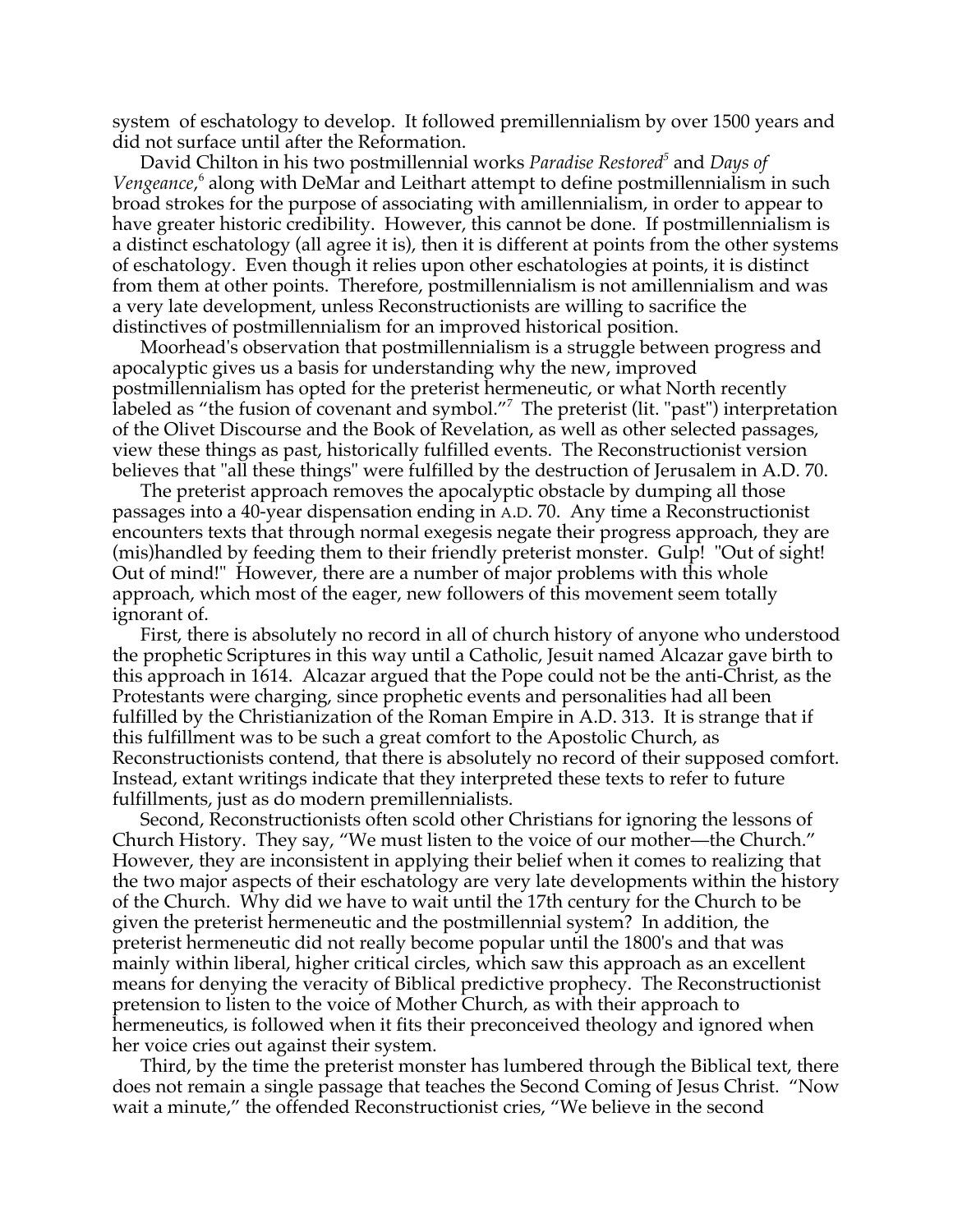coming!" "The orthodox church has always believed in the second coming." This is my point. The church has always interpreted Christ's coming in the clouds to be a reference to the second coming. Therefore the Fathers believed that the Bible taught the futurist second coming and included it in their creeds. In other words, they arrived at their belief in the second coming by means of a non-preterist hermeneutic. Had they used the Reconstructionist approach there would be no basis for believing in a second coming, which had become the orthodox position. It is true that Reconstructionists deduce the second coming from 1 Thessalonians 4 and 1 Corinthians 15, based upon the future resurrection. But no passage within Scripture that contains the word "coming" teaches Christ's future second coming within their system. If the Early Church did not develop the doctrine of the second coming from passages using the word "coming," which they did, then they would have never labeled that future event the second coming.

Fourth, it appears to me that the only possible motive for adopting the preterist approach could be to remove the apocalyptical element from the Bible so that the Reconstructionist view of upward evolution can be inserted. This hermeneutic can in no way follow from comparing Scripture with Scripture. It is simply another chapter in the long history of allegorical interpretation.

Fifth, the ingredients that compose the postmillennial system of the current Christian Reconstruction Movement parallels the false notions Peter warned believers to look out for in the last days (2 Pet. 3:1-18). The "last days" of Peter cannot be limited to the few years prior to the destruction of Jerusalem in A.D. 70. Rather they characterize, at least, the whole of the current Church Age. Peter is not saying that these "mockers" will deny the second coming, instead, they will deny the promise of an "any-moment," sudden, or cataclysmic coming. The mockers attempt this by replacing the apocalyptic, any-moment nature of Christ's return with their false uniformitarian notion that "ever since the father fell asleep, all continues just as it was from the beginning of creation" (v. 4). This amounts to the replacement of an apocalyptic hope for a present process hope.

The mockers non-cataclysmic view of progress in this passage parallels the view of modern Reconstructionists. By teaching that Christ cannot return until the Church achieves some level of success, or that He most likely will not return for 36,000 or one million years fits the perspective of the mockers $^8$  who are saying that the Lord is slow and will not suddenly appear (v. 9). Also, by teaching that current processes and spiritual enablements, plus time and faithfulness are all that are needed to transform our current world into the Millennium, Reconstructionists parallel the mockers who denied that Christ will come suddenly—"like a thief" (v. 10). As North has recently said, "Victory in history is not going to be a discontinuous, unexpected event for God's people."9 Once again, Holy Writ contradicts Reconstructionist wisdom when it says that the righteousness of the future age will come suddenly and in a moment (vv. 10- 13).

Reconstructionists have attempted to put forth the idea that heavenly-minded Christians do not have present motivation in the "nasty now-and-now." However, Peter's futuristic prophetic theology, in keeping with the theme of the rest of Scripture, says that apocalyptic expectations furnish the motive for present-day ethics. "Since all these things are to be destroyed in this way, what sort of people ought you to be in holy conduct and godliness, . . . Therefore, beloved, since you look for these things, be diligent to be found by Him in peace, spotless and blameless" (vv. 11, 14).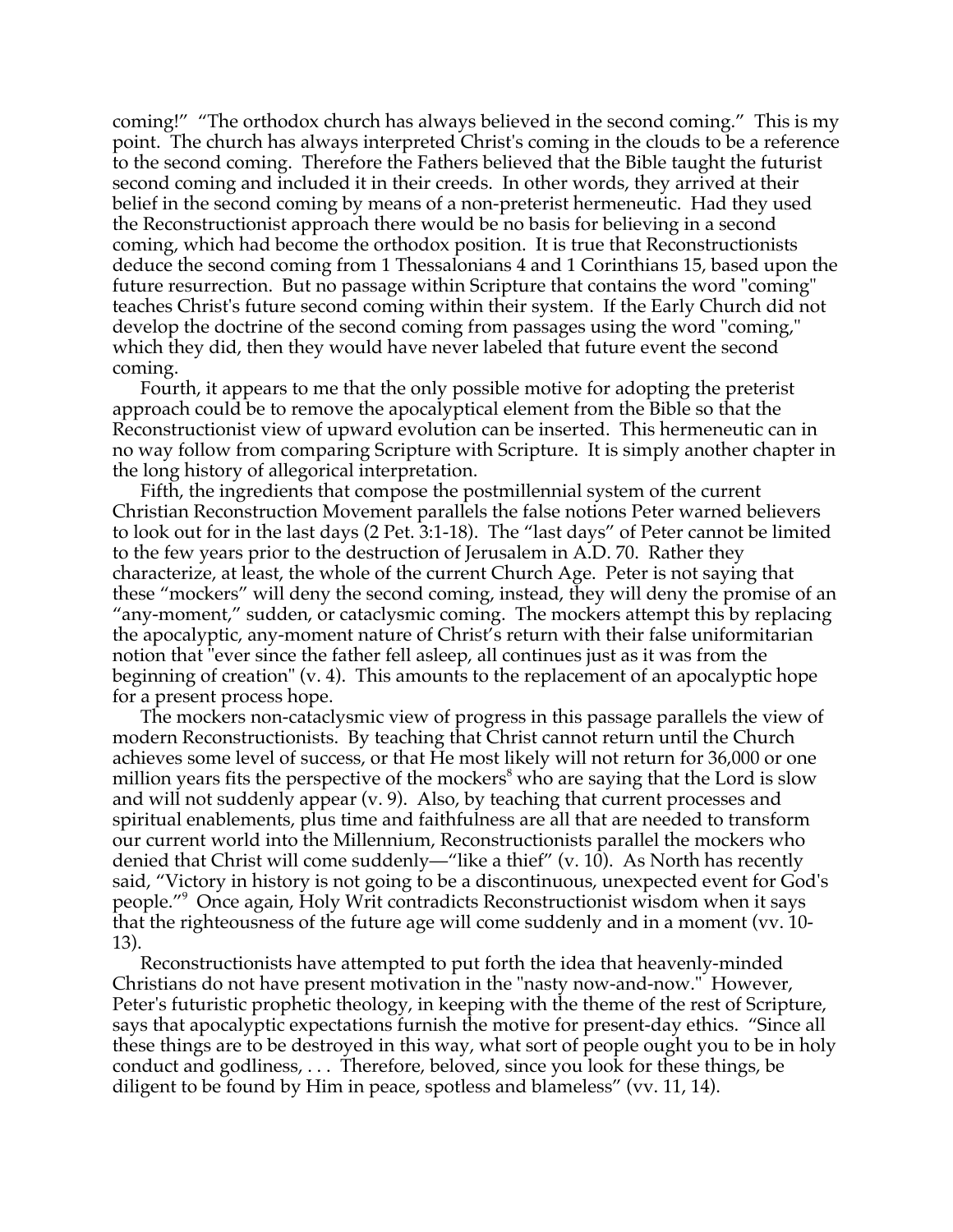Since Reconstructionists "distort" (v. 16) the texts of Scripture in this manner it gives them a distorted view of the future, resulting in misdirected action in the present. This defect blinds the development of their theology to pitfalls that are present within Satan's current arrangement of the world's system. Specifically, they seek a premature establishment of the Millennium. This has long been Satan's goal. He has tirelessly tried to preempt God by tempting man to help establish the Kingdom. His twofold tactics have been to get people to use false means and to try to establish a kingdom at a time of his choosing rather than God's.

The means that God has ordained for the establishment of Christ's Millennial Kingdom is through a cataclysmic interruption into history, like Creation and Noah's Flood. Reconstructionists hold that millennial blessings will be mediated through the present dynamics of the Church. It does not follow that the first phase of Christ's career, His humiliation, is spent immediately and physically upon the earth, and then for Him to not correspondingly display His great glory Himself by reigning directly upon this earth. We will reign with Christ, but only because of the status gained by His gracious provision for our sins.

The Reconstructionist view of a mediated reign results only in a watered down, spiritualized, even truncated, reduction of the true reign of Christ. Reconstructionists second-rate spiritualizations of millennial fulfillments have more in common with current non-Christian efforts than they are willing to admit. A friend of mine captured something of the greatness of Christ's premillennial reign when he wrote concerning the shortcomings of Reconstructionism.

[Postmillennialists] suppress the future millennial career of Jesus Christ, transferring to mortal mankind what belongs to Him. Control of the last thousand years of world history belongs to the Risen Christ, as immediate theocratic agent, and to His brethren, the "sons of the resurrection"—not to any combination of well-intentioned mortals in an ecclesiastical status quo development.<sup>10</sup>

False hopes concerning the means of bringing in Christ's Millennial reign make Dominionist theology open to intermingling with current false views of the Kingdom, both Christian and non-Christian. This has been their track record: devastatingly wrong movements that have tried to use the wrong means to subdue the world for Christ. Some of these movements include: the Munster Revolt, Fifth Monarchists, Oliver Cromwell, the Abolitionist of the Civil War, the Social Gospel, and according to Reconstructionist David Chilton, Nazism and Marxism.<sup>11</sup> Reconstructionists are naive to think that only premillennialists create an air of expectation by preaching their views of the any-moment return of Christ. Their own history is one of dashed false optimism often producing disastrous results.

The other main area in which Reconstructionists err is over the timing of Christ's coming. He does not return after millennial conditions have been mediated by the Church, but rather, it is His return which then produces such conditions. Much could be said concerning this matter, but space only permits this single point: Christ has promised to eat and drink with believers when He enters into His Kingdom (Luke 22:14-23). He instituted the Lord's Supper for us to practice "until the kingdom of God comes" (22:18). The fact that Christ instituted this to be observed during the interim demonstrates that we are not yet in His Kingdom, nor has He yet returned to set it up. Anyone who has only casual knowledge of Reconstructionists know the central place